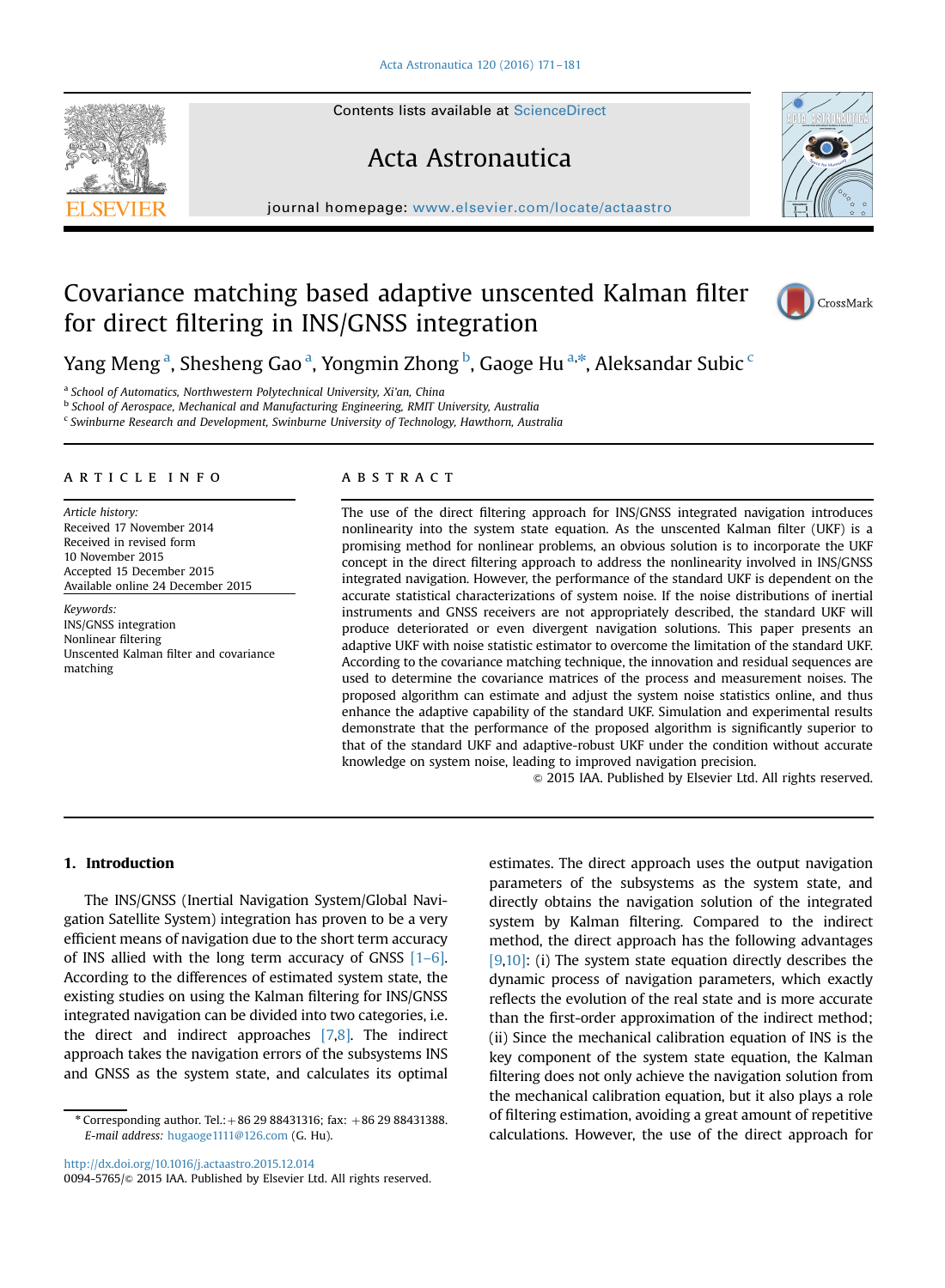INS/GNSS integrated navigation introduces nonlinearity into the system state equation, making the traditional linear Kalman filter (KF) no longer suited to deal with the nonlinearity involved in the direct filtering [4,11,12].

The extended Kalman filter (EKF) is the commonly used algorithm for state estimation of a nonlinear system [13– 16]. It is an approximation method, in which nonlinear system equations are linearized by the Taylor expansion such that the KF can be applied. However, the first-order linearization of the state equations causes large error for the posterior mean and covariance of the state vector, and the Jacobian matrix may not even exist in some cases [12,13]. The unscented Kalman filter (UKF) is proposed as an improvement to the EKF [17–21]. It uses a finite number of sigma points to propagate the probability of state distribution through nonlinear system dynamics. The UKF can capture the posterior mean and covariance of the state of any Gaussian and nonlinear system in third-order accuracy. It can also avoid the cumbersome evaluation of Jacobian matrices, making the algorithm easier to implement [19]. Due to these merits, the UKF has received great attention [6,9,21–25]. However, similar to the EKF, the use of the standard UKF for system state estimation requires the accurate priori knowledge on the characteristics of process and measurement noises. Particularly, the uncertainty in system noise has a crucial impact on the standard UKF and may result in the significantly degraded performance [26]. In practice, due to the uncertainties in the dynamic environment and the limitation of test samples, it is difficult to accurately describe the noise statistics of inertial instruments and GNSS receivers, leading to sub-optimal or even divergent navigation solutions. Therefore, it is absolutely necessary to make full use of the information obtained in the filtering process for resisting the disturbance of system noise error on system state estimation.

Adaptive Kalman filtering is a method to resist the influence on the filtering solution due to inaccurate statistics of system noise [27–30]. Various adaptive UKFs have been developed using different scenarios of adaptation. Cho and Choi presented a sigma-point based recedinghorizon Kalman filter (SPRHKF). This filter improves the standard UKF by using the receding horizon strategy to adaptively resist model uncertainty and temporarily unknown sensor bias [31]. However, due to the use of a finite impulse response structure, the filtering convergence is poor. Cho and Kim developed an adaptive fusion filter by combining the UKF and SPRHKF through an interactive multi-model (IMM) estimator. This filter overcomes the defects of both the UKF and SPRHKF [32]. However, it causes an expensive computational load, unable to achieve the real-time performance. Wang presented an adaptive-robust UKF (ARUKF) by introducing adaptive factors into the robust UKF [33]. This filter can weaken the effect of the uncertainty of the system models on the Kalman filtering accuracy. However, as the equivalent weight factors and the adaptive factors are determined empirically, the ARUKF cannot be adapted to the changing conditions.

Studies were also reported focusing on online estimation of system noise statistics rather than correcting them in the filtering process. These studies can be classified into

four categories [27,34]: the Bayesian, maximum likelihood, covariance matching and correlation methods. The Bayesian and maximum likelihood methods require intensive computations and both are based on the assumption that the dynamic error is time-invariant, thus unsuitable for INS/GNSS integration [26,35]. The correlation method is common for estimation in time series analysis. This method correlates system output either directly or after a known linear operation. However, it is mainly suitable for a linear system with constant coefficients [36,37], and cannot be used for a nonlinear filter.

The covariance matching is an adaptive technique to estimate the covariances of process and measurement noises at every sampling instant by keeping the elements of innovation covariance or residual covariance consistent with their theoretical values [38,39]. Using the historical data of state prediction and state estimation, the sample covariances of residual and innovation sequences are computed cumulatively based on the data either in the entire history or in a moving time window. Process noise covariance and measurement noise covariance are then estimated from the obtained sample covariances. The covariance matching technique is intuitive and can be extended to the UKF to improve the performance of state estimation in the presence of biased priori noise statistics. This improvement can be achieved at a modest computational cost by adopting the limited memory procedure, making the covariance matching technique suitable for the purpose of real-time computation [27].

This paper presents a new covariance matching based adaptive unscented Kalman filter (CMAUKF) for INS/GNSS integrated navigation system. On the basis of the covariance matching technique, a noise statistic estimator is designed to online update the covariance matrices of process and measurement noises, and subsequently feed them back to the standard UKF to compensate the priori knowledge of noise distribution in INS and GNSS. The proposed method enhances the adaptive capability of the standard UKF for active state and parameter estimations. The performance of the INS/GNSS integrated system designed using the proposed CMAUKF was verified through simulations and practical experiments.

#### 2. Standard UKF

In order to show the improvement of the proposed method over the standard UKF clearly, let us briefly review the concept of the standard UKF at first.

Consider the following nonlinear discrete stochastic system

$$
\begin{cases} \mathbf{X}_k = f(\mathbf{X}_{k-1}) + \mathbf{w}_k \\ \mathbf{Z}_k = \mathbf{H}_k \mathbf{X}_k + \mathbf{v}_k \end{cases}
$$
 (1)

where  $X_k \in \mathbb{R}^n$  is the state vector at discrete time k,  $Z_k \in \mathbb{R}^m$ is the measurement vector,  $w_k \in \mathbb{R}^n$  and  $v_k \in \mathbb{R}^m$  are the additive process noise and measurement noise, the nonlinear function  $f(\cdot)$  describes the process model, and  $H_k$  is the measurement matrix.